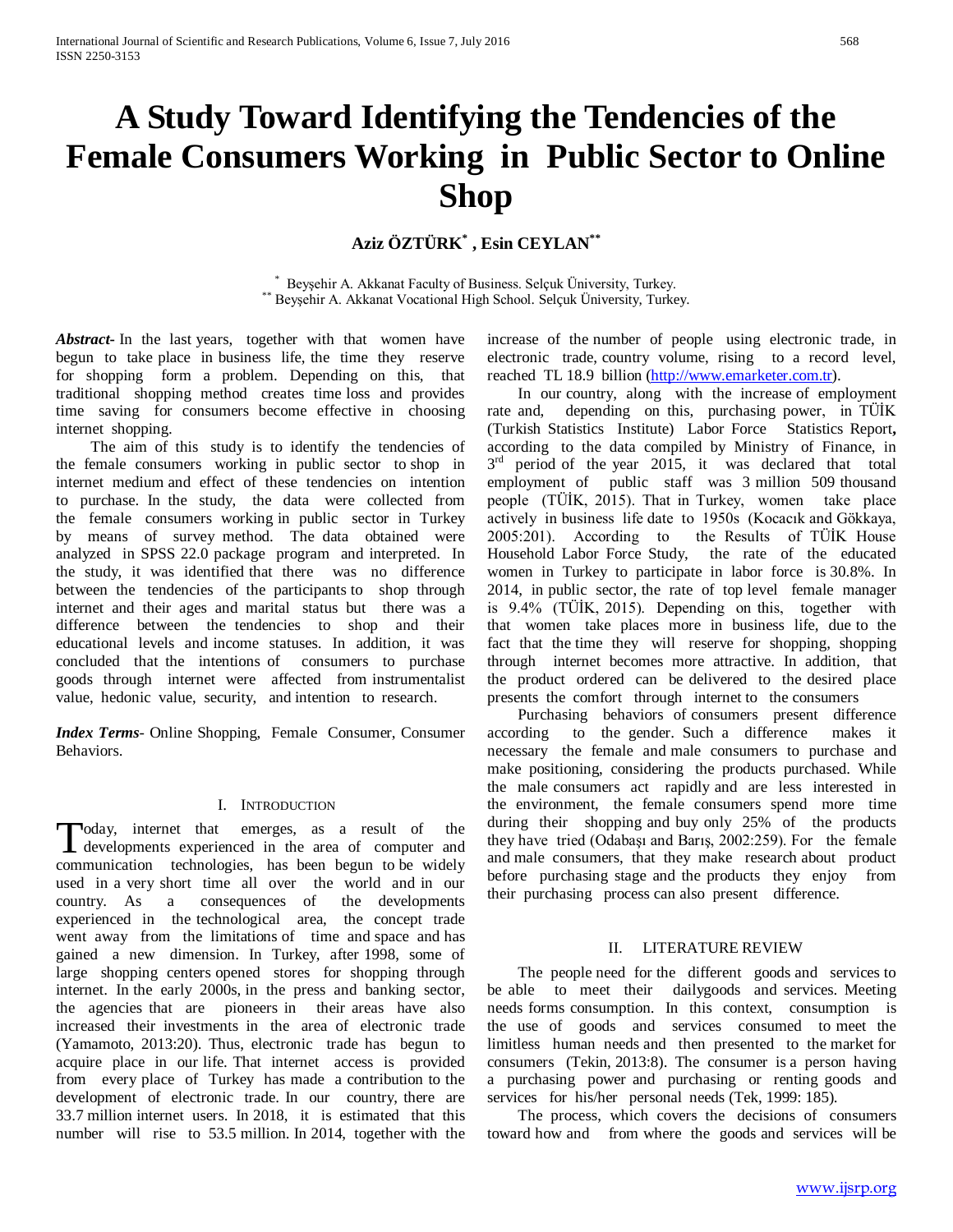supplied; from whom and when they will be purchased; and whether or not they will be purchased, forms consumer behaviors (Abıcılar, 2006:7). Consumer behaviors shows differences according to the gender. That he desires, needs, pleasures, and world views of the women and men differentiate also affects their consumption behaviors ((Akturan, 2009:66). Due to their biological and sensorial differences, the loyalty the female consumers show to the businesses and goods and services they present has important effect on the sales of businesses and, depending on this, their profitability (Özdemir and Tokol, 2008: 58). In view of this, women views shopping more enjoyable activity compared to men ((Bakewell and Mitchell, 2004:234). They spend more time during shopping, visit more stores (Hart et al., 2007:592), and shop more frequently (Dholakia, 1999:159).

 As a result of the rapid developments in science and technology today, traditional consumers turn into online consumers. Due to various reasons, consumers show a tendency in the direction of their preferences to be able to make their shopping more easily and in shorter time. And, at this point, shopping through internet gains importance. A large majority of young consumers, their first shopping in internet medium, begin as online consumer (Momtaz et al., 2011:163 and Chen, 2009:2). The number of computer and internet users, as in all over the world, also increases in Turkey. According to the results of research on the use of information technologies of household, published by Turkish Statistics Institute, in Turkey, in April 2005, in the individuals in the age group 16-74, the rate of computer use is 54.8% and the rate of internet use is 55.9%. While the distribution of these rates according to the gender is 64% and 65.8%, it is 45.6% and 46.1%, in women, respectively. In the previous year, the rates of using computer and internet was 53.5% and 53.8%, Together with the increase of the number of computer and internet, while the rate of ordering or purchasing goods and service for personal use through internet was 30.8% in the previous year, it became 33.1% in the year 2015. According to the results of the study, in the period including 12 months between April 2014 and May 2015, 57.4% of the individuals shopping through internet site bought clothing and sports material; 27%, travel ticket, rent a car, etc.; 25.5%, households goods (furniture, toy, white goods, etc.); 22.4% electronic instruments (mobile phone, camera, radio, TV, DVD player, etc.); and 18.4%, book, magazine, newspaper (including ebook). In the tendencies of consumers to purchase goods and services, it can be said that instrumentalist value, hedonic value, security, privacy/customizing , and intension to research are effective.

 The instrumentalist and hedonic motives that are effective on the decisions of individuals to purchase form the utility on the goods and service bought. Instrumentalist motives consist of functions directly providing benefit for consumers such as diversity of goods and services, price, and quality of products. Hedonic motives include emotional needs forming the pleasure that buying provides to acquire exhilarative and extreme shopping experience (Mert, 2012:83- 84). In internet shopping, that the diversity of product and

service is more can become effective in the increase of satisfaction the consumers feel from shopping.

 Businesses being in active in internet medium use various security standards to provide the security of customers. The most suitable ones of these are SSL and SET security protocols (Erbaşlar and Dokur, 2012:135). SSL (Secure Sockets Layer) enables the security of information between buyers and sellers to be protected by means of coding method. Information is coded before sending to the opposite part and can be only solved by the right receivers (Yamamoto, 2013:157). SET (Secure Electronic Transaction) was developed in order to provide payments made via credit cards to be realized in secure way in shopping made in internet medium (Zerenler, 2013:124). However, bank provides security by checking the information of both parts (Ekici, 2013:104).

 That businesses, using and making deduction information belonging to customer in their systems, identify the desires and needs of customer without coming any demand from customer and that suggestion presented to customer is made private can be defined as privacy (Güngör and Kaya, 2012: 61). It can be said that the specific services presented to the customers themselves make more attractive than shopping through internet. That internet sites present the product that is suitable for their customers and make recommendations, and that there are advertisements and promotions can be shown as examples.

 Research behavior that is effective in the intention of consumers to purchase are divided into two as aim focused (purchasing plan) and discovery aimed (without purchasing) in the literature. Aim focused consumers research to collect information about the product attracting their interests, while discovery aimed consumers make research about product without being available any specific information in their minds ( To et al., 2007:779).

 There are many studies about internet shopping in the domestic and foreign literature. In these studies, the relationships were made between the variables belonging to the different consumer groups and internet shopping

[1] In the study, carried out by Yayar and Sadaklıoğlu on the public employees, it was stated that the consumers, whose educational and income level is high, shopped more. Among the subjects impeding to shop through internet, it was concluded that there were delays in product delivery, and the cheating and misleading advertisements (Yayar and Sadaklıoğlu, 2012.145).

 In the study, carried out by Sarıtaş ve Haşıloğlu on women, it was stated that they shopped due to the reasons such as being able to access to the sites for shopping in the desired place and time; speed, delivery easiness, paying in installments, and possibilities to be able to return in free of charge as well as negative states such as emotion the person had, trouble, stress, keeping away from the tiredness of day; and in addition, on the reasons for such as adventure, discovery, socialization, and modernity image (Sarıtaş and Haşıloğlu, 2015:53).

 In the study, carried out by Çetin on academics, it was identified that internet shopping was prevalent and that the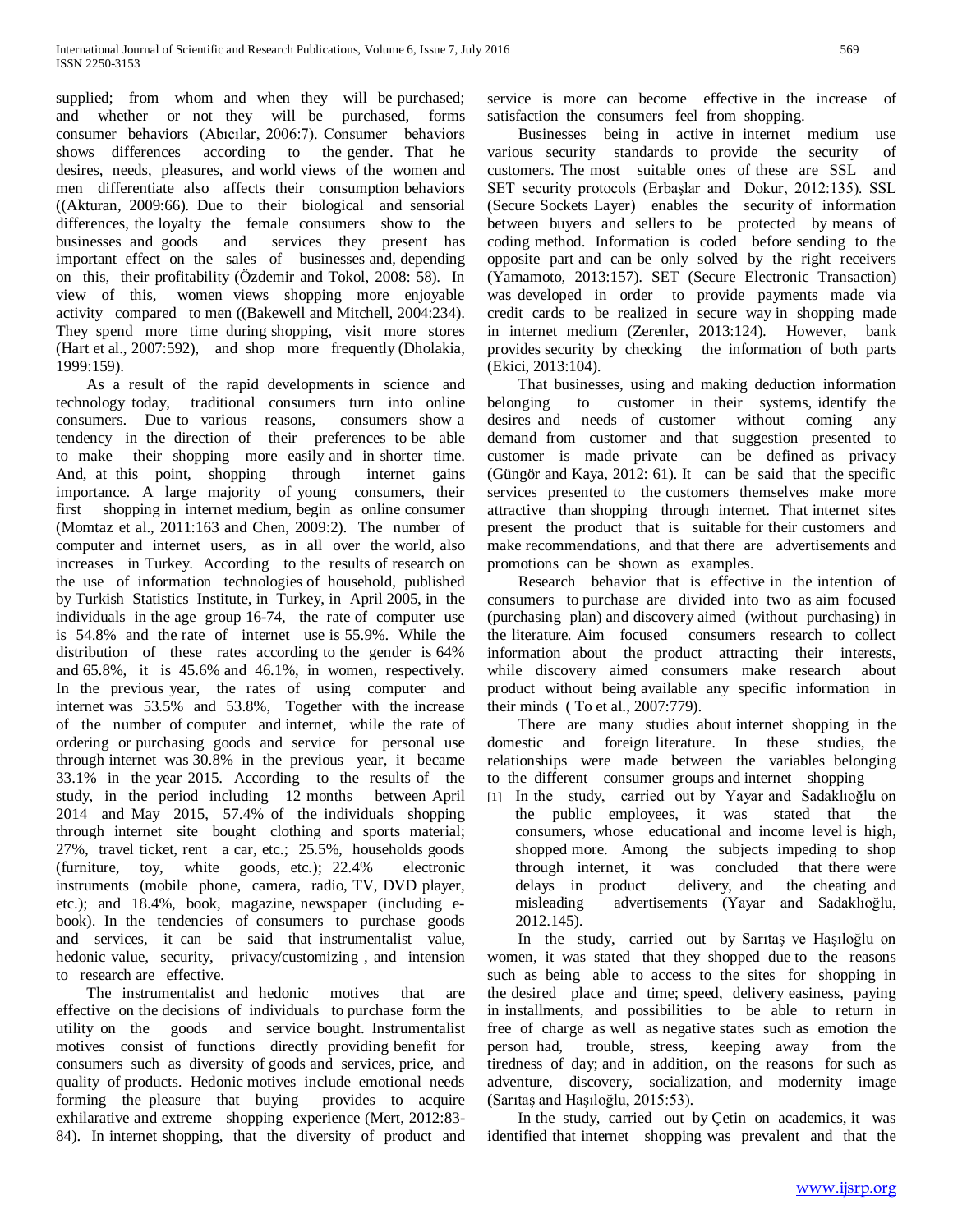most preferred kind of shopping was "discounted days". In addition, it was detected that in the products preferred through internet, there were some differences in terms of gender. It was accounted for that the factor directing to shopping through internet were "advantageous price", "time saving", and " product diversity" Çetin, 2014:65).

 In the study of Roman, the relationship between the different kind of products in online shopping, consumption attitudes and demographic characteristics of consumer was examined. He reported that high educated people having positive tendency toward online shopping and consumers buying physical products believed in that they would not be cheated (Çetin, 2010:373).

 In the study of Wenjie toward presenting the factors that are effective on online shopping, although online shopping is not intensively used, it was identified that psychological factors were effective on online shopping; that the people having high knowledge and a wide point of view were more interested in online shopping, and that they found online shopping less risky (Wenjie, 2010:612).

The distinction of this study from the other studies is that tendencies of shopping in internet medium and the effect of these tendencies on intention to purchase on the female consumers working in the public sector in Turkey were examined.

#### III. GENERAL INFORMATION ABOUT THE STUDY MODEL

 This study was carried out to determine the tendencies of the female consumers working in public sector to shop through internet, and effect of these tendencies on intention to purchase.

 The main mass of the study consists of women working in public sector in Turkey and shopping in internet medium. The surveys were administered in 2015 October – November and reached 500 people. However, since 35 participants completed the survey in missing or faulty way, these surveys were not taken into consideration and application data were assessed through responses given by 465 female consumers to the survey questions.

 In the questionnaire used in collecting data, 4 demographical questions take place. The scale questions toward determining tendencies of consumers to shop in internet medium were adapted from Topaloğlu (2012). The questions were assessed by means of 5-point Likert scale. In this scale, "1" expresses "I definitely disagree with "; "2,", "I disagree with it"; "3", "I am indecisive"; "4", "I agree with it", "5", "I definitely agree with it". In order to test the understandability and reliability of the questions, a pilot application was made on 50 female consumers working in public sector. On the data obtained, reliability analysis was conducted and reliability coefficient was found 0.83. Later, extending the scope of the study, application was begun and reached 500 female consumers working in the public sector and making shopping in internet medium.

 In the study, the data regarding the demographic characteristics of participants were shown as frequency and percentage. At the end of the study, as a result of the participation of 465 female consumers, the general reliability coefficient of the survey was found 0.80. Reliability coefficient (Cronbach m Alpha) receives a value between 0 and 1. The scale is reliable at high degree in the interval of ,  $0,80 \le \alpha < 1,00$  (Kalaycı, 2010: 405). According to this, it can be said that survey used in the study is reliable at high degree. In order to test hypotheses, Anova Analysis and Multiple Regression Analysis were carried out.

#### **4.1. Descriptive Statistics Regarding Demographic Variables**

 The information regarding demographical variables of the statuses of the age, marital status, educational level, and income of the female consumers working in public sector take place in Table 1.

### **Table 1: Frequency Analysis toward Demographic Variables**

| Category                 | Frequency (n) | Percent $(\% )$ |  |
|--------------------------|---------------|-----------------|--|
| <b>Age</b>               |               |                 |  |
| Age 18-25                | 125           | 26,8            |  |
| Age 26-35                | 150           | 32,3            |  |
| Age 36-45                | 111           | 23,9            |  |
| Age 46 and over          | 79            | 17,0            |  |
| <b>Marital Status</b>    |               |                 |  |
| Married                  | 272           | 58,5            |  |
| Single                   | 193           | 41,5            |  |
| <b>Educational Level</b> |               |                 |  |
| High school              | 82            | 17,6            |  |
| Two-year degree          | 90            | 19,4            |  |
| Undergraduate            | 198           | 42,6            |  |
| Postgraduate             | 95            | 20,4            |  |
| <b>Income Status</b>     |               |                 |  |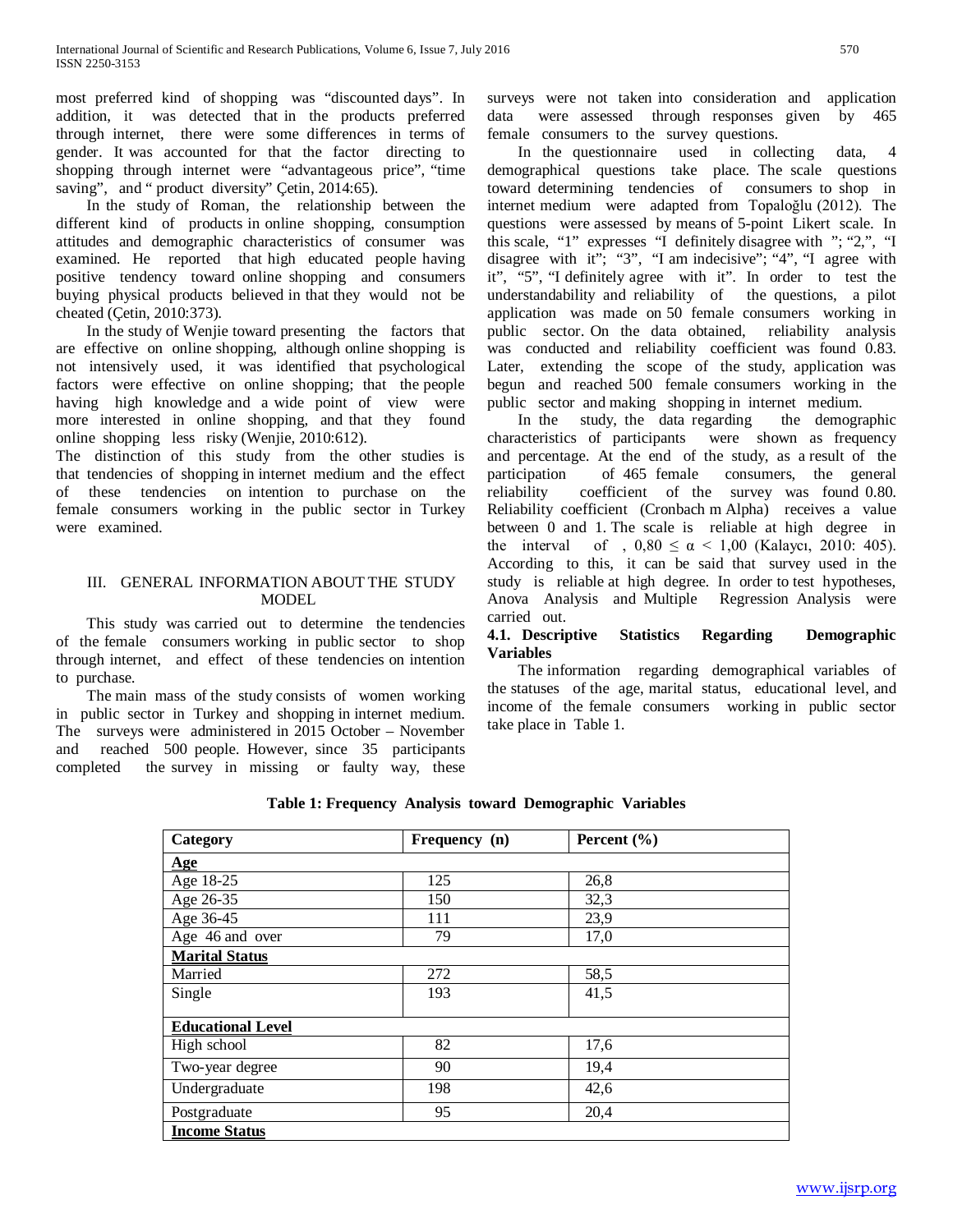| Less than $\Box$ 2000 | 140 | 30.1  |
|-----------------------|-----|-------|
| $\Box$ 2001-3000      | 227 | 48,8  |
| $\Box$ 3001-4000      | 67  | 14.4  |
| More than $\Box$ 4001 |     | 6,7   |
| <b>Total</b>          | 465 | 100,0 |

 125 (26.8%) of the female consumers participating in the study, working in public sector, and shopping in internet medium were in the group of age 18-25; 150 (32.3%), in the group of age 26-35; 111 (23.9%), in the group of age 36-45; and 79  $(17.0\%)$ , in the group of age 46 and over. 272 (58.5%) of the consumers were married and 193 (41.5%) of them were single 82 ( 47.6%) of participants graduated from high school and 90 (19.4%) from two-year –degree. 198 (42.6%) people had undergraduate degree and 95 (20.4%), postgraduate degree. Their income statuses are: 140 (30.1%) people have the income less than  $\Box$  2000; 227 (48.8%) people, between TL 2001 -3000; 67

 $(14.4\%)$  people, between  $\Box$  3001 -4000; and 31 (6.7) people, more than  $\Box$  4,000.

#### **4.2. Hypotheses and Analysis Results**

 Anova Analysis, toward determining the relationship between the factors affecting the tendencies to shop through internet, of some variables, which belong to the different demographic characteristics the female consumers working in public sector in Turkey and consisting of main mass of our status have, was conducted. The results of Anova analysis take place in Table 2.

|  |  | Table 2: Results of Anova Analysis Regarding Hypotheses |
|--|--|---------------------------------------------------------|
|  |  |                                                         |

| <b>Variables</b>                                                                                                            | n   | $\overline{\bm{X}}$ | S.D.   | F      | $\mathbf{p}$ | <b>Result</b><br>of |
|-----------------------------------------------------------------------------------------------------------------------------|-----|---------------------|--------|--------|--------------|---------------------|
|                                                                                                                             |     |                     |        |        |              | <b>Hypothesis</b>   |
| $H1$ : There is difference between the ages of participants and their tendencies to shop through<br>internet                |     |                     |        |        |              |                     |
| Age 18-25                                                                                                                   | 125 | 3,2771              | 0.3976 | 1,094  | 0.351        | <b>REJECTED</b>     |
| Age 26-35                                                                                                                   | 150 | 3,2743              | 0,3895 |        |              |                     |
| Age 36-45                                                                                                                   | 111 | 3,1963              | 0,4973 |        |              |                     |
| Age 46 and over                                                                                                             | 79  | 3,2865              | 0,3594 |        |              |                     |
| $H2$ : There is difference between the marital statuses of participants and their tendencies to<br>through internet         |     |                     |        |        |              | shop                |
| Married                                                                                                                     | 272 | 3,2459              | 0,4065 | 0,624  | 0,430        | <b>REJECTED</b>     |
| Single                                                                                                                      | 193 | 3,2768              | 0,4270 |        |              |                     |
| $H3$ : There is a difference between the educational level of participants and their tendencies to<br>shop through internet |     |                     |        |        |              |                     |
| High School                                                                                                                 | 82  | 3,0473              | 0,5253 | 9,562  | 0,000        | <b>ACCEPTED</b>     |
| Two-Year Degree                                                                                                             | 90  | 3,2744              | 0,4197 |        |              |                     |
| Undergraduate                                                                                                               | 198 | 3,2995              | 0,3568 |        |              |                     |
| Postgraduate                                                                                                                | 95  | 3,3426              | 0,3577 |        |              |                     |
| $H4$ : There is<br>difference between<br>of participants and their tendencies to shop<br>the incomes<br>through internet    |     |                     |        |        |              |                     |
| Less than $\Box$ 2000                                                                                                       | 140 | 3,0957              | 0,5321 | 13,357 | 0,000        | <b>ACCEPTED</b>     |
| $\Box$ 2001-3000                                                                                                            | 227 | 3,3121              | 0,3057 |        |              |                     |
| $\Box$ 3001-4000                                                                                                            | 67  | 3,3071              | 0,3932 |        |              |                     |
| More than $\Box$ 4001                                                                                                       | 31  | 3,5044              | 0,2990 |        |              |                     |

 As a result of Anova analysis carried out regarding whether or not there is a difference between the ages and marital statuses of the female consumers and their tendencies to shop through internet, since that p values detected are bigger than 0.05 is not statistically significant, Hypotheses  $H_1$  and  $H_2$  were rejected. According to this, it can be said that there is no difference between the age groups and marital statuses of the participants and their tendencies to shop through internet.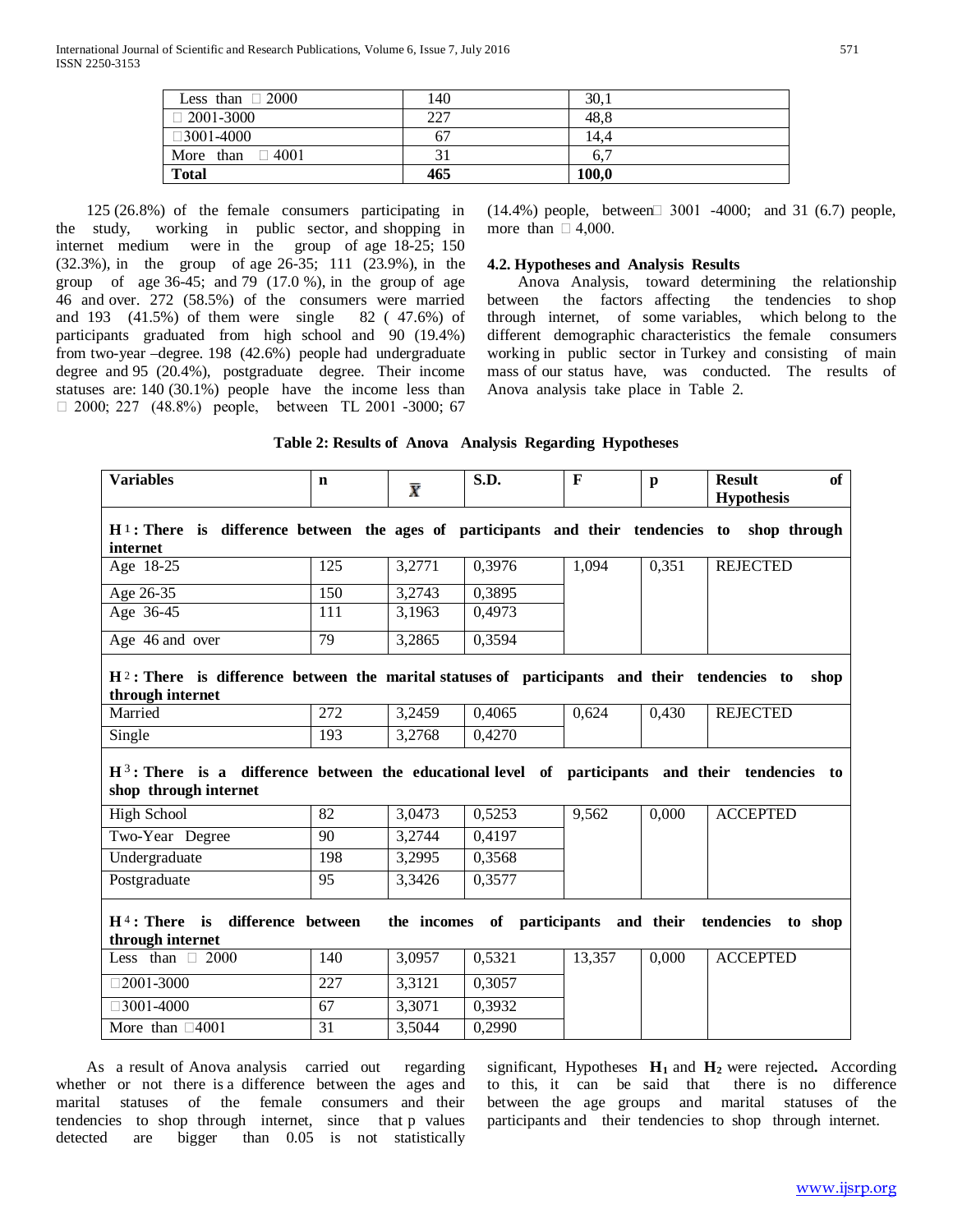As a result of Anova analysis carried out regarding whether or not there is a difference between the educational levels and incomes of the participants and their tendencies to shop through internet, since that p values detected are smaller than 0.05 is statistically significant, Hypotheses  $H_3$  and  $H_4$  were accepted. According to this it is understood that there is a difference between the educational levels and incomes of the participants and their tendencies to shop through internet.

 As a result of Anova analysis, in order to determine whether or not the significant difference between groups are homogenous, Levene test was carried out. If p value of this test is smaller than 0.05, variances are not homogenous; if it is bigger than 0.05, variances are homogenous. In Table 3, homogeneity test of variances take place

#### **Table 3: Test of Homogeneity of Variances**

|                                     | <b>Levene Statistic</b> | df1 | df2 | Sig.      |
|-------------------------------------|-------------------------|-----|-----|-----------|
| <b>Status</b><br><b>Educational</b> | 10.705                  |     | 459 | $0.000\,$ |
| Income<br>level                     | 31.801                  |     | 459 | 0.000     |

 According to homogeneity test, it was concluded that Sig. values of educational status and income levels were smaller than 0.05. According to this, variances are not homogenous Since variances are not homogenous, in order to identify the intragroup difference, Games-Howell test, among Post-Hoc tests, was carried out. In Table 4, the results of Games-Howell test take place.

| (I)Educational Level  | (J)Educational level     | <b>Mean Difference (I-J)</b> | <b>Std. Error</b> | Sig.  |
|-----------------------|--------------------------|------------------------------|-------------------|-------|
| <b>High School</b>    | Two-Year Degree          | $-.22711"$                   | ,07297            | ,012  |
|                       | Undergraduate            | $-.25217$                    | .06337            | ,001  |
|                       | Postgraduate             | $-.29528$ <sup>*</sup>       | ,06865            | ,000  |
| Two-Year degree       | High School              | $,22711$ <sup>*</sup>        | .07297            | ,012  |
|                       | Undergraduate            | $-.02506$                    | ,05106            | ,961  |
|                       | Postgraduate             | $-.06817$                    | .05749            | ,637  |
| Undergraduate         | <b>High School</b>       | ,25217                       | ,06337            | ,001  |
|                       | Two-Year Degree          | ,02506                       | ,05106            | ,961  |
|                       | Post-Graduate            | $-.04311$                    | .04469            | ,770  |
| Postgraduate          | <b>High School</b>       | ,29528                       | .06865            | .000  |
|                       | Two-Year Degree          | ,06817                       | ,05749            | ,637  |
|                       | Undergraduate            | ,04311                       | ,04469            | ,770  |
| (I) Income Status     | (J) Income Status        |                              |                   |       |
| Less than $\Box$ 2000 | $\Box 2001 - 3000$       | $-.21638$ <sup>*</sup>       | ,04938            | ,000  |
|                       | 3001-4000                | $-.21143$ <sup>*</sup>       | ,06581            | ,008  |
|                       | More than $\Box 4000$    | $-.40873$                    | ,07005            | .000  |
| $\square 2001 - 3000$ | Less than $\Box$ 2000    | $,21638^*$                   | .04938            | ,000  |
|                       | $\Box 3001 - 4000$       | ,00495                       | .05219            | 1,000 |
|                       | More than $\Box 4000$    | $-.19234$ <sup>*</sup>       | ,05744            | ,009  |
| □3001-4000            | Less than $\Box$ 2000    | $,21143$ <sup>*</sup>        | ,06581            | .008  |
|                       | $\neg$ 2001-3000         | $-.00495$                    | ,05219            | 1,000 |
|                       | More than $\Box 4000$    | $-19730$                     | ,07206            | ,038  |
| More than $\Box$ 4001 | 2000<br>Less than $\Box$ | ,40873 $*$                   | ,07005            | ,000  |
|                       | $\Box 2001 - 3000$       | ,19234*                      | ,05744            | ,009  |
|                       | $\Box$ 3001-4000         | $,19730^*$                   | .07206            | ,038  |

#### **Table 4: Games-Howell Test- Multiple Comparisons**

\*. The mean difference is significant at the 0.05 level.

 It is seen that the difference between the tendencies of female consumers to shop through internet and their educational level is present between those graduating from high school and educational level of Two-Year Degree and Postgraduate . When regarded to the differences between income levels of consumers, it was identified that there was a statistically significant difference between the consumers less than  $\Box$  2000 and consumers more than  $\Box$ 2000 and between the participants, whose incomes are more than  $\Box$  4000 and less than  $\Box$  4000<br>Results of regression analysis

regression analysis of the hypotheses toward whether or not the variables toward "instrumentalist value, hedonic value, security, privacy, and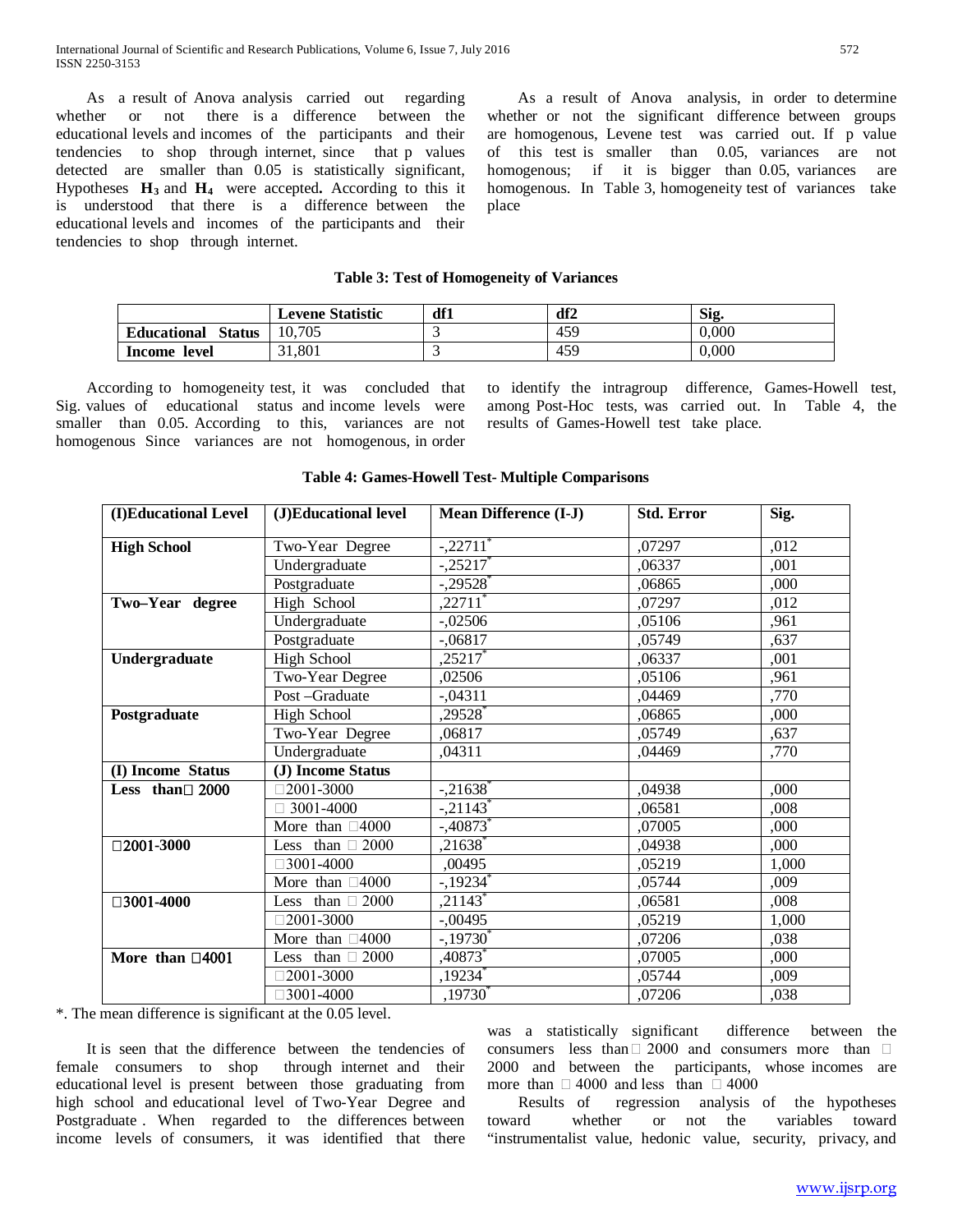research intension " of the tendencies to shop in internet medium affect the intension to buy goods and services take place in Table 5.

| ß                                                                                                        |             | p           | <b>Result</b><br>of          |  |  |
|----------------------------------------------------------------------------------------------------------|-------------|-------------|------------------------------|--|--|
|                                                                                                          |             |             | <b>Hypothesis</b>            |  |  |
| $H5$ : Instrumentalist value affects the intention                                                       |             | to purchase | goods or<br>services through |  |  |
| internet                                                                                                 |             |             |                              |  |  |
| 0.443                                                                                                    | 10.758      | 0.000       | <b>ACCEPTED</b>              |  |  |
| $H_6$ : Hedonic value affects the intention to purchase goods or                                         |             |             | services through internet    |  |  |
| 0.079                                                                                                    | 2.267       | 0.024       | <b>ACCEPTED</b>              |  |  |
| $H_7$ : Security affects the intention                                                                   | to purchase | goods or    | services through internet    |  |  |
| 0.219                                                                                                    | 5.099       | 0.000       | <b>ACCEPTED</b>              |  |  |
| $H_8$ : Privacy affects the intention<br>to purchase goods or<br>services through internet               |             |             |                              |  |  |
| 0.046                                                                                                    | 1.253       | 0.211       | <b>REJECTED</b>              |  |  |
| $H_9$ : Research intension affects the intention<br>services through internet<br>to purchase<br>goods or |             |             |                              |  |  |
| 0,175                                                                                                    | 4.294       | 0,000       | <b>ACCEPTED</b>              |  |  |
| Adj R = $0,451$<br>$F = 76.808$                                                                          | $p = 0,000$ |             |                              |  |  |

**Table 5: Multiple Regression Analyses Regarding Hypotheses**

 In order to be able to identify statistically significance of model, as a result of Anova analysis, the value F was calculated as 76.808 it is understood that this value is statistically significant Since significance level (p) is bigger than  $0.05$  Hypothesis  $H_8$  was rejected. According to this, it is understood that goods and services presented in privacy does not affect intention to purchase . Hypotheses H<sub>5</sub>, H<sub>6</sub>, H<sub>7</sub>, H<sub>9</sub>, whose significant levels are less than 0.05, were accepted . According to this, in the tendencies to shop internet medium, the variables "instrumentalist value, hedonic value, security, and research intension " affect the intention of consumer to purchase in the same direction and linearly.

#### IV. CONCLUSION

 In modern societies of today, together with that internet use becomes widespread, it is observed that some changes are also experienced in the daily lives of individuals. That the possibility to be able to purchase every kind of goods and service are being able to be realized in the desired place and time makes advantageous shopping through internet. In addition, shopping through internet present great opportunities toward making price comparisons on the goods and services, collecting information in detail about products and being able to evaluate interpretation of user, choosing from among more alternatives, and delivering the goods the place customer desire to consumers. The increase in the incomes of individuals and, depending on this, increase of purchasing power, become effective in the increase of the share consumers allocate to shopping .

 Especially in business life, as a result of increase of female employment, the purchasing of the female consumers, depending on their acquiring their economic freedoms, have also increased. In the study, the participations of female consumers working in public sector

in Turkey were evaluated. When considering that women spend their certain time in work, in realizing the activities such as shopping , the problem with time emerges. Being able to purchase the products needed in internet medium provides time saving for the female consumers that work.

 Between the ages and marital statuses of the female consumers working in public sector and participating in the study and their tendencies to shop through internet, any difference could not be found. However, it was identified that there was difference between the variables belonging to the views about educational level, frequency of internet use, payment sort preferred, access to internet sites to be shopped, and security preference of sites and tendencies to shop in internet medium. In addition, it was concluded that instrumentalist value, hedonic value, security and intention to research affected the intentions of the consumers to purchase goods and services.

#### **REFERENCES**

- [1] Abıcılar, A. G. (2006). Farklı Kültürlerde Yaşayan Tüketicilerin Tüketim Davranışları Antalya ve Alanya'da Yaşayan Türk ve Alman Tüketicilerin Tüketim Davranışlarına Yönelik Bir Saha Çalışması. Yayınlanmamış Yüksek Lisans Tezi. Akdeniz Üniversitesi Sosyal Bilimler Enstitüsü. Antalya.
- [2] Akturan, U. (2009). Tüketicilerin Cinsiyetlerine İlişkin Olarak İçgüdüsel Alışveriş Eğilimlerindeki Farklılıkların Belirlenmesi: Üniversite Öğrencilerine Yönelik Pilot Bir Araştırma. Yönetim Dergisi, 20 (64), 62-77.
- [3] Bakewell, C. ve Mitchell, V.-W. (2004). Male Consumer Decision-making Styles. International Review of Retail, Distribution and Consumer Research, 14(2), 223–240
- [4] Chen, L. (2009). Online Consumer Behavior: An Emprical Study Based on heory of Planned Bahevior, A Dissertation Presented to he Faculty of he Graduate College at the University of Nebraska. Lincoln: Nebraska.
- [5] Çetin, H. (2014). Online (Çevrim İçi) Alışverişte Akademisyen Davranışları Ve Alışverişe Yönelten Etkenler. Süleyman Demirel Üniversitesi İktisadi ve İdari Bilimler Fakültesi Dergisi, 19(4), 65-76.
- [6] Dholakia, R.R. (1999). Going Shopping: Key Determinants of Shopping Behaviors and